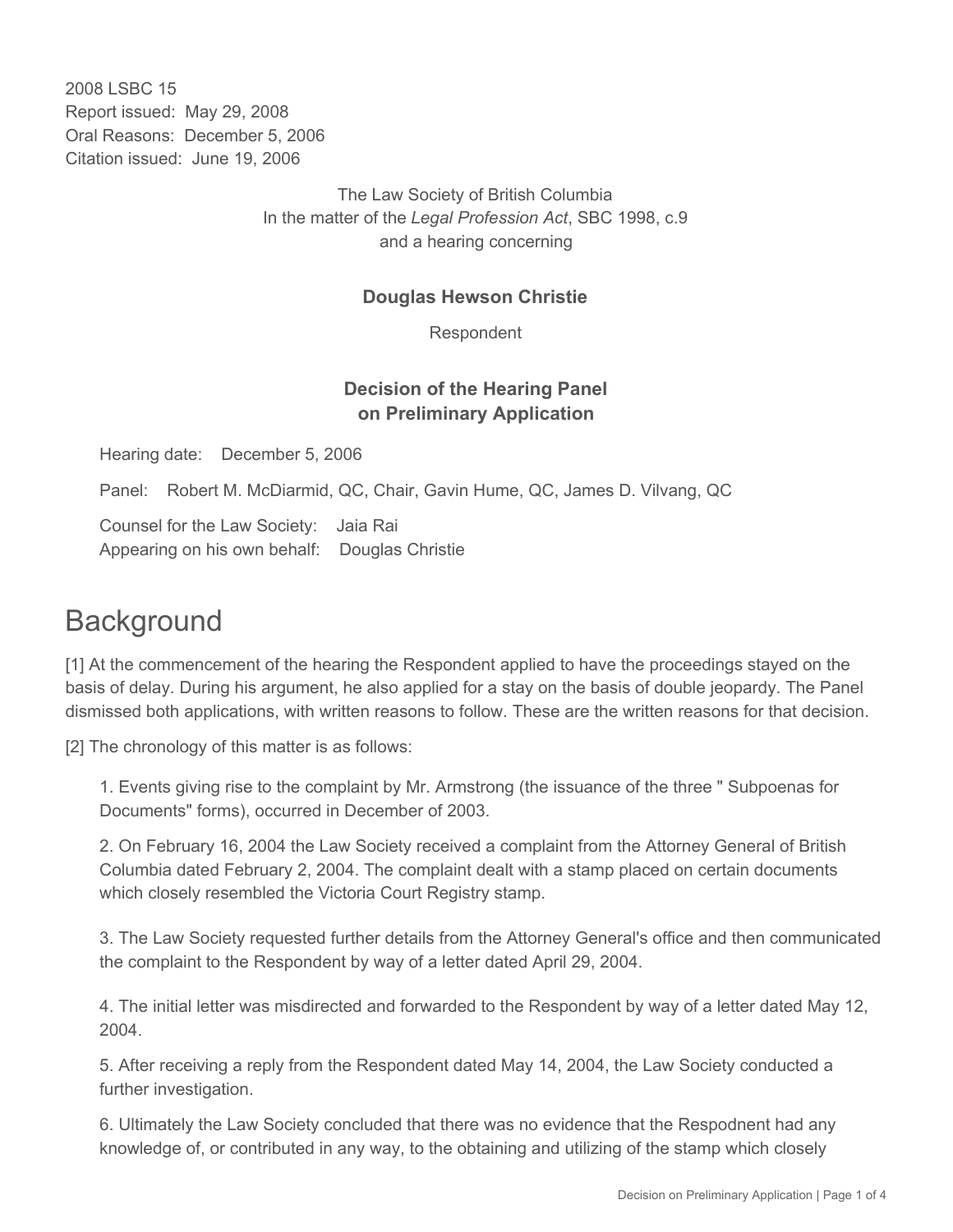resembled the Victoria Court Registry stamp.

7. As a result, on July 19, 2004 the Law Society advised the Respondent that the file was closed.

8. The stamp was used on documents which related to an effort to obtain production of documents in the litigation which resulted in the decision in *Ravnyshyn v. Drys*, 2005 BCSC 561, which decision was rendered by The Honourable Mr. Justice Warren on April 14, 2005.

9. On May 30, 2005 the Law Society received a complaint from Mr. Armstrong dated May 26, 2005 and opened a file on June 1, 2005.

10. The subsequent investigation by the Law Society was detailed in an Affidavit from Mr. Cameron, Director of Professional Regulation of the Law Society of British Columbia filed in this matter.

11. The matter was referred to outside counsel on January 4, 2006. Outside counsel reviewed the file and reported to the Discipline Committee in early May 2006.

12. The Discipline Committee considered the matter on May 11, 2006 and directed the issuance of a citation against the Respondent. The details of the efforts to schedule the hearing and the issuance of the citation are set out in the Affidavit of Mr. Cameron.

13. On June 19, 2006 a citation was issued against the Respondent pursuant to the *Legal Profession Act* and Rule 4-13 of the Law Society Rules by the Executive Director of the Law Society of British Columbia pursuant to the direction of the Chair of the Discipline Committee. The citation directs that this Hearing Panel inquire into the Respondent's conduct as follows:

1. Your conduct in the course of your representation of the plaintiffs in *Ravnyshyn and others v. Drys*, B.C. Supreme Court Action No. 01/2947, Victoria Registry, and in particular, your conduct in causing the preparation and delivery of a document entitled " Subpoena for Documents" issued to BMO Bank of Montreal, 3481 Cook Street, Victoria British Columbia for purposes of improperly obtaining documents from a third party to the litigation.

2. Your conduct in the course of your representation of the plaintiffs in *Ravnyshyn v. Drys*, BC Supreme Court Action No. 01/2947, Victoria Registry, and in particular, your conduct in causing the preparation and delivery of a document entitled " Subpoena for Documents" issued to Royal Jubilee Hospital Medical Records Department, 1952 Bay Street, Victoria, British Columbia for purposes of improperly obtaining documents from a third party to the litigation.

3. Your conduct in the course of your representation of the plaintiffs in *Ravnyshyn v. Drys*, BC Supreme Court Action No. 01/2947, Victoria Registry, and in particular, your conduct in causing the preparation and delivery of a document entitled " Subpoena for Documents" issued to Mr. RY of [address], Los Angeles, California for purposes of improperly obtaining documents from a third party to the litigation.

[3] The third count referenced one of the documents that had been provided to the Law Society as a result of the complaint from the Attorney General of British Columbia. The other two documents referenced in the first and second counts had not been previously received by the Law Society.

[4] Prior to the hearing, the Respondent indicated in his correspondence to the Law Society that he wished to apply for a stay on the grounds of delay. During his argument, he also submitted that he was, in effect, subjected to what was described as double jeopardy.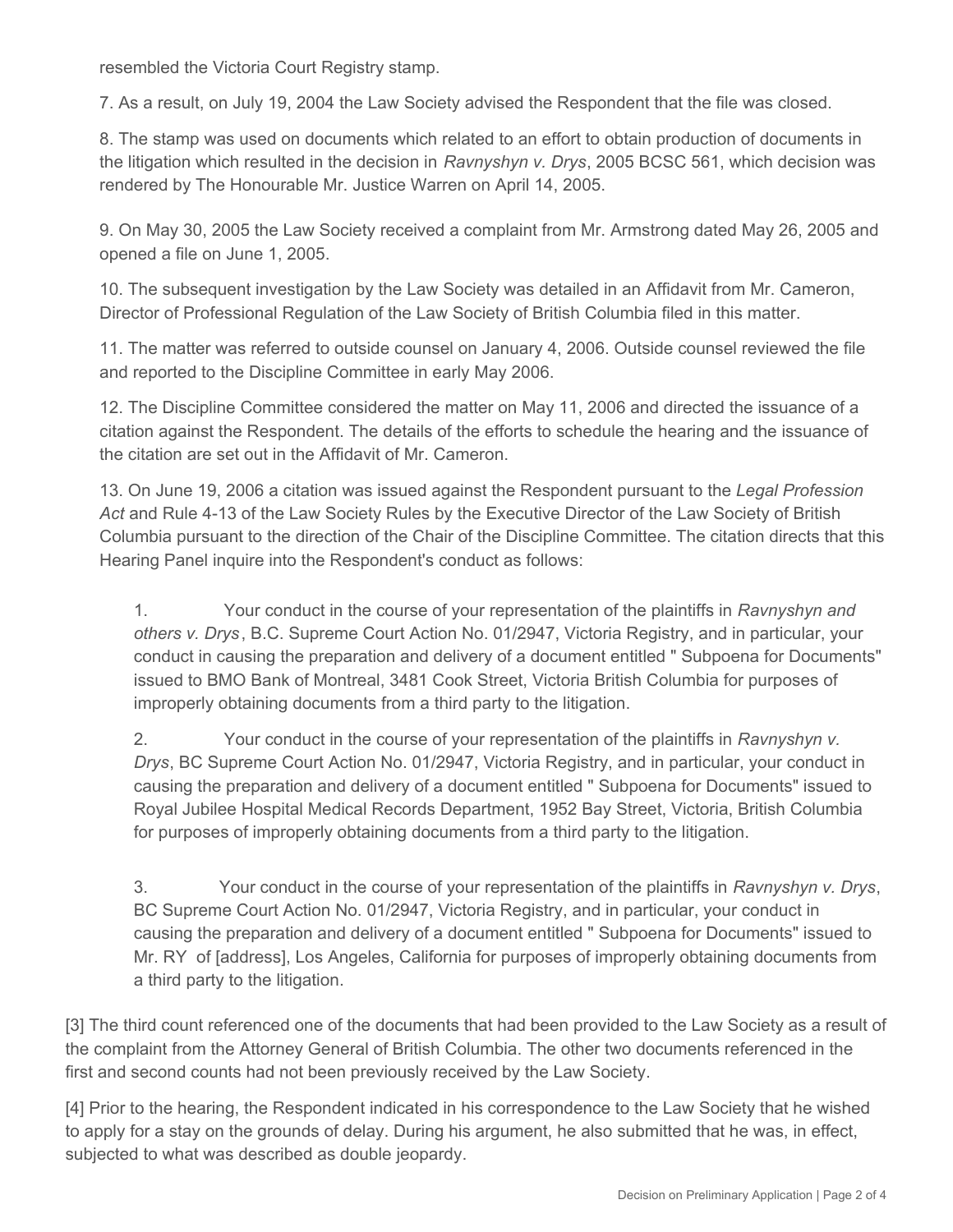## **Analysis**

[5] The Respondent, in his argument, reviewed *Law Society of BC v. Skogstad*, 2006 LSBC 40. Ms. Rai also reviewed *Blencoe v. British Columbia (Human Rights Commission)*, [2000] 2 S.C.R. 307. There were two circumstances in which a delay may warrant a stay of proceedings. They are as follows:

(a) where a delay impairs a member's ability to make full answer and defence, thereby prejudicing the fairness of the hearing; and

(b) where the Respondent member has suffered prejudice in the form of significant duress and stigma from an unacceptable delay such that it amounts to an abuse of process, even when the fairness of the hearing has not been compromised.

In both circumstances, the delay must be inordinate or unacceptable.

[6] Mr. Armstrong testified that he felt that it was inappropriate to make the complaint until after the decision had been rendered.

[7] The Panel was of the view that this was the correct approach because making a complaint before the decision was rendered might have been viewed by some as a tactic in the trial, or otherwise viewed as an inappropriate mingling of the issues in the trial, which were, of course, very different from the issues revolving around governance of the legal profession.

[8] Once the complaint was made, it was investigated over the next several months.

[9] In early January, 2006, a decision was made to refer the complaint to outside counsel. Outside counsel completed her review of the matter and gave advice to the Discipline Committee, which met to consider the complaint on May 11, 2006.

[10] The delay in investigation of the matter from the date of the complaint in May of 2005 until the matter was dealt with by the Discipline Committee might have been somewhat longer than a desirable goal, but was not unduly long. There was no evidence of prejudice to the Respondent arising from the delay between the complaint and the review by the Discipline Committee. The Panel did not view this delay as being inordinate or unacceptable. In addition, there was no evidence that the Respondent was unable to respond to the citation fully or that he had suffered prejudice in the form of significant duress and stigma from an unreasonable delay.

[11] The Discipline Committee decided to recommend to the Chair that there be a direction to issue a citation. Thereafter, the matter proceeded to hearing on December 5, 2006 with relative promptness.

[12] The delay between the issuance of the citation and the commencement of the hearing was substantially less than one year.

[13] Once the citation was issued, the matter proceeded to a hearing with relative promptness.

[14] The Panel was of the view that there had not been an inordinate or unacceptable delay from the time of the consideration of the issue by the Discipline Committee and the commencement of the hearing. In addition, there was no evidence to indicate that the Respondent was unable to respond to the citation fully, nor was there any evidence that he had suffered prejudice in the form of significant duress and stigma from an unacceptable delay.

[15] In addition, the Respondent argued that he was, in effect, subject to double jeopardy that flowed from the fact that in 2004, when the Law Society received the initial complaint from the Attorney General, it